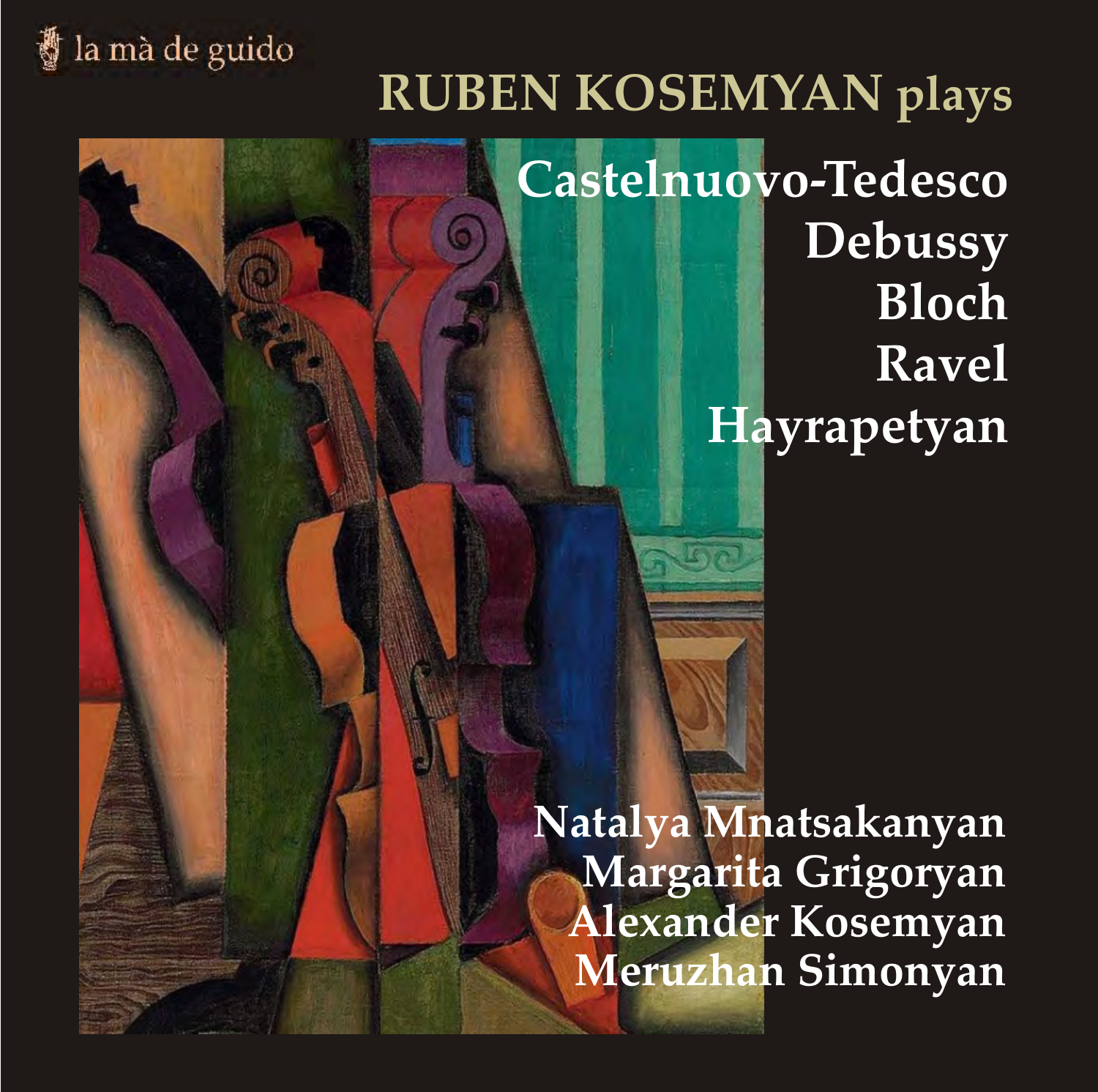#### **Ruben Kosemyan, violin**

Canadian concert violinist Ruben Kosemyan born in Armenia and at the age of four began studying violin under the guidance of his father Alexander Kosemyan (Violist with the State<br>Komitas Ouartet) and Tatyana Komitas Quartet) and Tatyana Hayrapetyan in Special Music School after Tchaikovsky. At age of 9 he played<br>Mendelssohn and Mozart violin Mendelssohn concertos with orchestra. A year later Ruben played in "Palace of Congresses" of Moscow city. In 1987 he moved to Moscow to continue his musical education at the Moscow State Conservatory with Professor Maya Glezarova.<br>Ruben b

has attended master-classes under the guidance of Leonid Kogan, Igor Oistrach, Tibor Varga, Ruben Aharonyan (First violin of State Borodin quartet), Jean Ter-Merguerian, Ivan<br>Monighetti and Dominique de and Dominique de Williencourt. In 1997 Ruben was granted<br>the prestigious Vladimir Spivakov the prestigious Vladimir scholarship. In 1998 he began teaching violin and chamber ensemble classes at the Yerevan State Conservatory, and in 2000 Ruben was selected as head of the

department of classical music at the "House of Music and Culture", Kish Island. Ruben has appeared with concerts in Armenia, Germany, France, Iran, the<br>USA Canada Mexico Taiwan Canada, Mexico, Taiwan,<br>
L. Russia and Georgia. Malaysia. Russia and performing Brahms double concerto, violin concertos of Khachaturian, Saryan, Tchaikovsky, Mendelssohn, Glazunov, Mozart, Bruch, Bach and many others. In 2005 Ruben Kosemyan founded the Piano Trio.

In October 31/2007, he was awarded a<br>gold medal "UNESCO Aram" "UNESCO Aram<br>Centenary" by the Khachaturian Centenary" by the "Composers Union" of Armenia. In 2009 Ruben was invited to join the "Khachaturian" State quartet as first violin, where he worked until 2010. Ruben is the author of "Violin Technique as a Mean of Music Expression".

Since 2010, Ruben has been living in Canada where he's organized a group of<br>professional musicians for live professional musicians for live performances and recordings of classical, romantic and some contemporary music. He made his Canadian debut with Canadian conductor Nurhan Arman and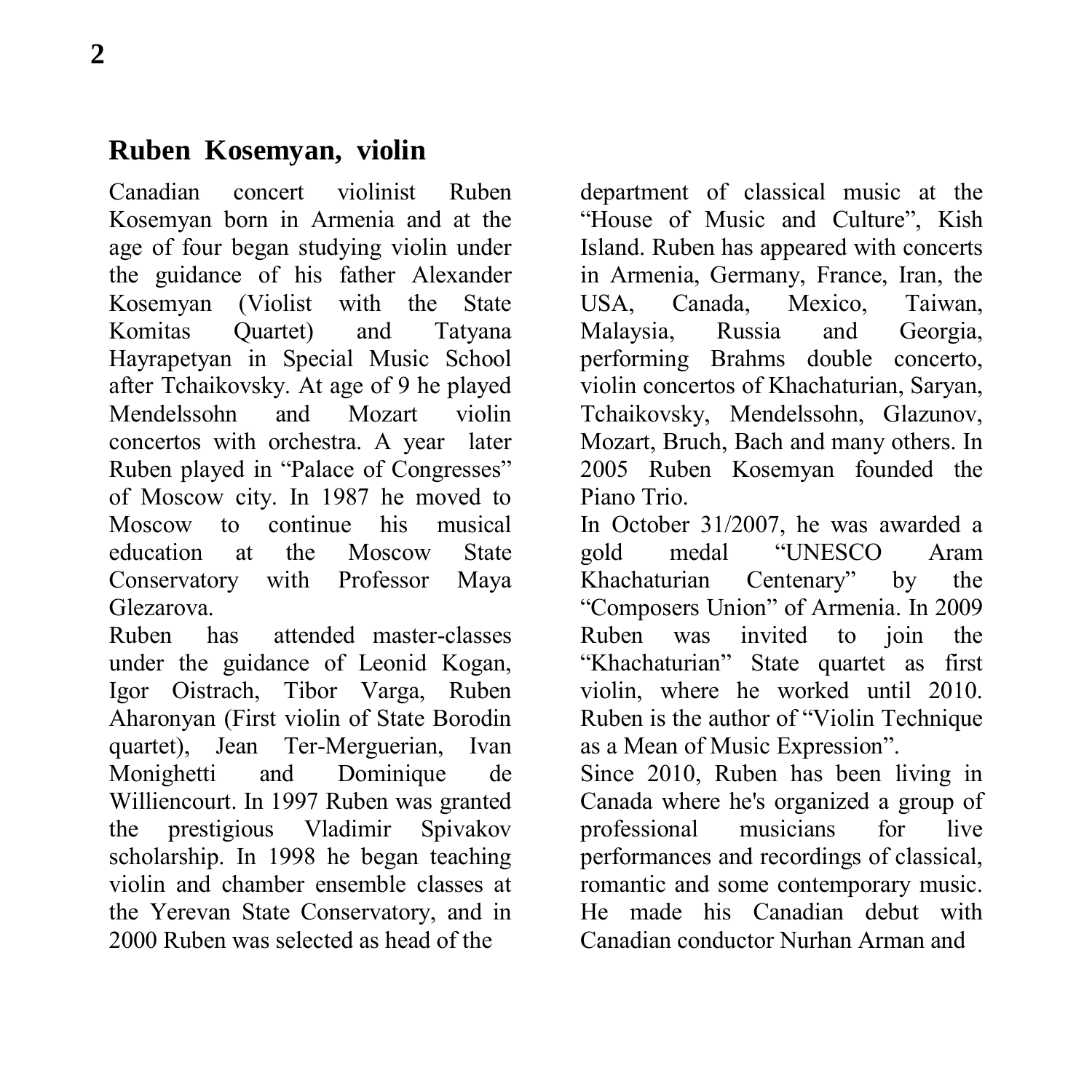"Sinfonia Toronto" in world known "Glenn Gould Studio", later in Koerner Hall (Toronto). Ruben continues to perform as soloist with the orchestras on the multiple stages throughout Canada and abroad. Ruben Kosemyan's new CD "Aram & Karen Khachaturian. Music for Violin and Piano" was released by "Brilliant Classics" label in November 2018. His next CD, entitled "W.A. Mozart. Violin Sonatas & Rondos" was released in 2020 by "Da Vinci Publishing".



*Natalya Mnatsakanyan, pianist*

#### **Natalya Mnatsakanyan, piano**

Pianist Natalya Mnatsakanyan born in Armenia and at the early age began studying piano at the Spendiaryan Special Music School. She graduated Komitas State Conservatory in Yerevan with Professor Serguey Kechek. In 1992, she became a prize winner of "Arno Babadjanian" Piano Competition. For almost 12 years Natalya worked in Yerevan State Conservatory as accompanist at the Winds and Solo<br>Singing Departments. Natalya has Singing Departments.<br>successfully participated participated on many national and international competitions accompanying various instruments and singers ("Yamaha" Competition, "President Award" Competition, "Renaissance" International Competition).

Since 2012, Natalya has been living in Canada. She regularly plays recitals as piano accompanist throughout Canada (including the famous Koerner Hall) and abroad, collaborating with violinist Ruben Kosemyan. In 2018, the renowned label "Brilliant Classics" released the new CD "Aram & Karen Khachaturian. Music for Violin and Piano" with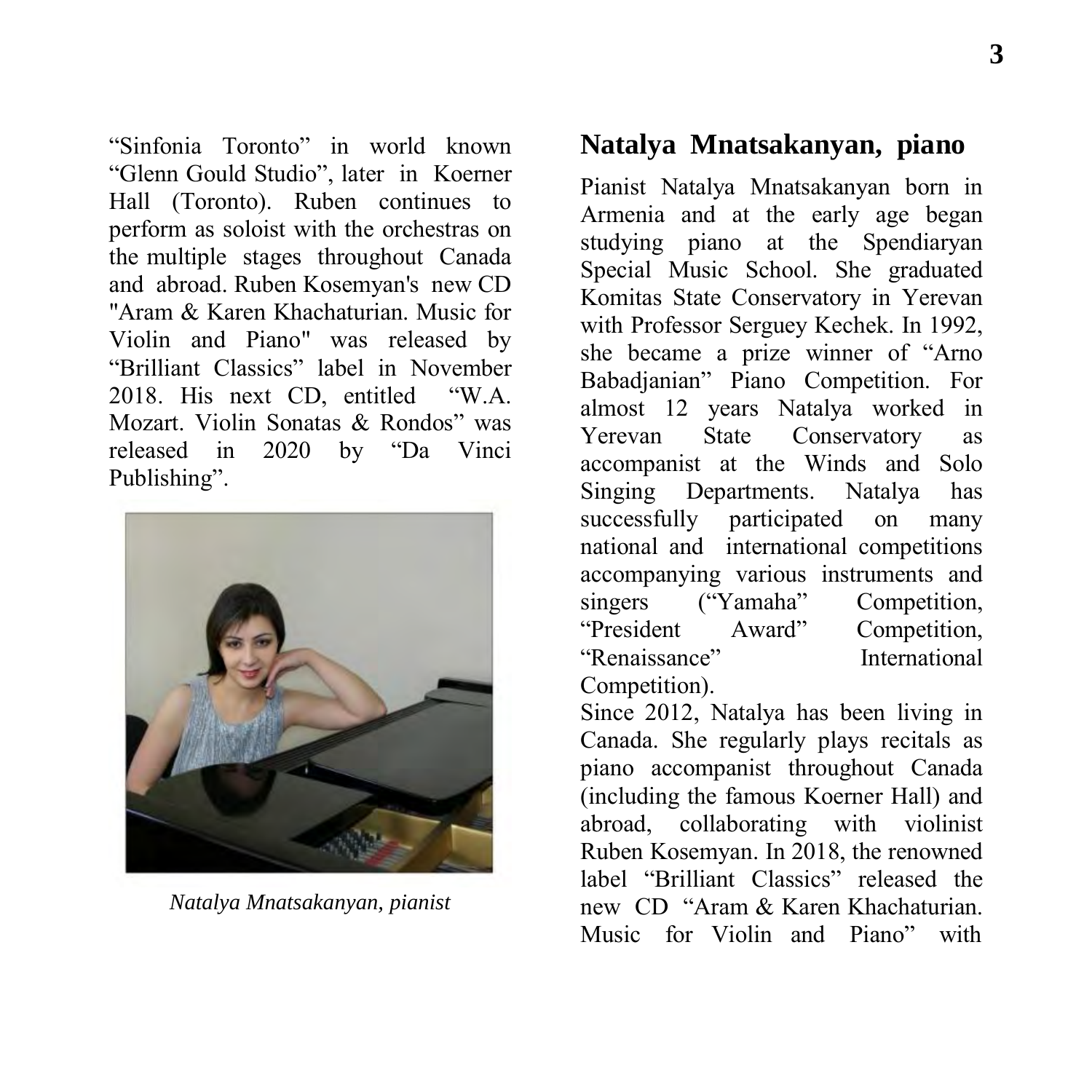Natalya Mnatsakanyan as pianist. The next CD with the recordings of Violin Sonatas and Rondos by W.A. Mozart<br>ensemble with violinist Ruben ensemble with violinist Ruben Kosemyan, was released in 2020 by "Da Vinci Publishing".

#### **M. Ravel. "Tzigane"**

In 1924, Ravel apparently was extremely excited by the playing of young niece of violin virtuoso Joseph Joachim, Hungarian violinist Jelly d'Arànyi. The composer has started to write for her a concert rhapsody for solo violin and piano, later orchestrated by author. Being under the influence of strong technique of d'Arànyi, he filled his work with extremely difficult passages, that require a high level of virtuosity from violinists. Ravel did not finish composition on time, so he was forced to urgently finish the work just a few days before the premiere. which successfully took place in London on April, 1924 with the dedicatee on violin. Although Ravel didn't use authentic gypsy melodies in "Tzigane", he developed traditional modes and rhythms, and the style of the work is

a kind of musical exoticism which was popular in his time.



*Margarita Grigoryan, pianist* 

# **Margarita Grigoryan, piano**

Margarita Grigoryan was born in Gyumri, Armenia. Her first teachers were Anahit Manvelyan and Serguey Kechek. She received her PHD degree in piano performance from Komitas Yerevan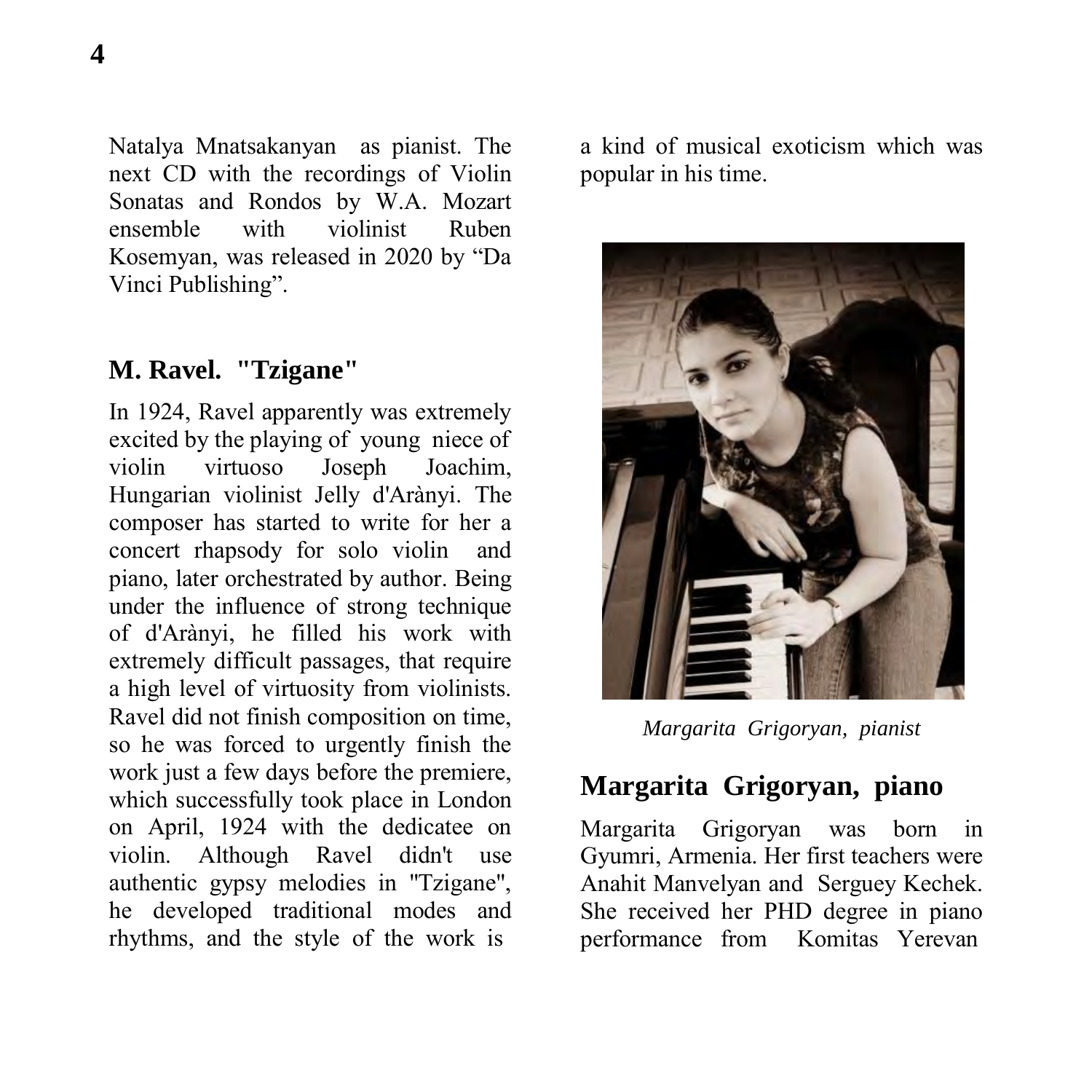State Conservatory in 2007. She is a concert performer, artist of chamber ensemble, accompanist and piano teacher. In 2000, Margarita won the second prize at the "Arno Babajanyan" Fourth State Youth Contest. In 2003, she was awarded the third prize at the<br>
"Robert Andriasyan" First National "Robert Andriasyan" Youth Contest and in 2007, the second prize at the "Georgi Sarajev" Fourth State Youth Contest. Margarita is also a<br>third degree laureate of the degree laureate of the "Renaissance" V International Contest - Festival of music performance (2013).

#### **C. Debussy. Sonata for Violin and Piano in G minor, L.140**

The last major oeuvre composed by Debussy within 1916-1917 was Violin Sonata, its premiere took place on March 1917, with this Sonata the composer appeared in public on September for the last time. Composing this work while the First World War was raging around and he himself was stricken with cancer, Debussy said about Sonata: *"This sonata will be interesting from a documentary point of view and as an example of what* 

*may be produced by a sick man in time of war."* Through the decorative, capricious and joyful mosaic of themes we can see the awareness of tragedy.

#### **C. Debussy. Waltz "La Plus Que Lente"**

In 1910, Debussy wrote a piano piece, an ironic reference to the sentimental waltzes common to his days. The waltz atmosphere, chords and rhythm clearly predetermines the future jazz style, its basic elements are already present in some of Debussy's works. In 1912, not pleased with the orchestration by another arranger, Debussy prepared his own orchestration of the Waltz.

#### **M. Castelnuovo - Tedesco. "Figaro Variations" on Rossini's "The Barber of Seville"**

A composer, known as one of the outstanding guitar composers in the  $20<sup>th</sup>$ century with almost one hundred compositions for that instrument, who wrote over 200 scores for Hollywood movies, and at the same time was in good friendship with A. Toscanini, J. Heifetz,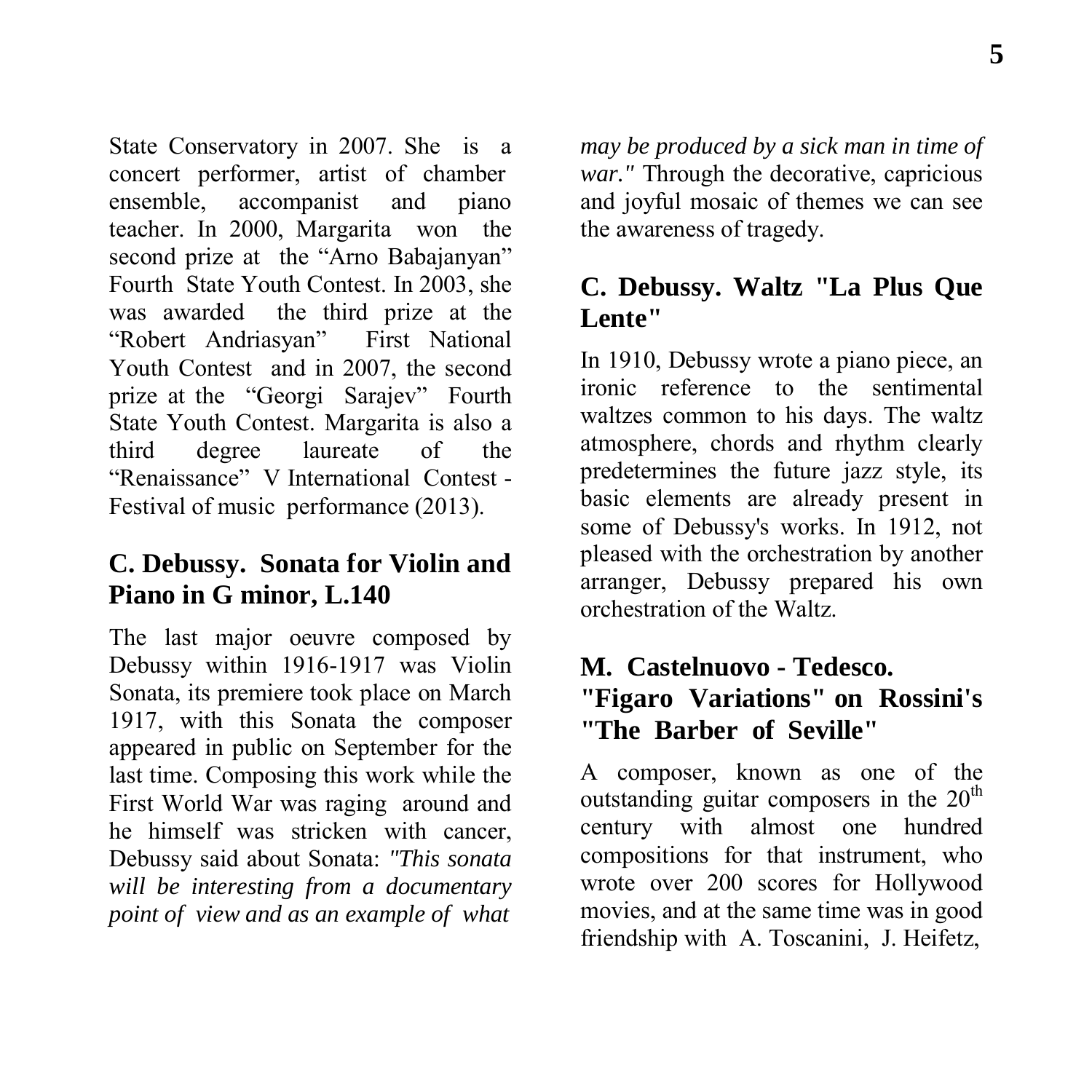G. Piatigorsky and others, left a large number of classical compositions as well, including violin and cello concertos written for Jascha Heifetz and Gregor Piatigorsky. His arrangement of Rossini's "Figaro Variations" is well known to violinists. Composer had originally arranged his version of "Figaro" for cello, then when Heifetz asked him for arrangement for violin, he made a considerably harder violin version, which Heifetz played with great success.

#### **E. Bloch. "Nigun"**

Bloch's compositions are deeply associated with the atmosphere of traditional Jewish Home. This is reflected in a number of his most successful works, a striking example of this is "Baal Shem" Suite, Three paintings from the Hassidic life for violin and orchestra (1923). This work the composer dedicated to his mother. The title is reference to the founder of the Hassidic movement Baal Shem Tov. "Nigun", the second part of the Suite, means "melody" or "tune". Its improvisational structure refers to that sort of Hassidic song, that most often is sung without words and is

said to approach the Divine with its transformative power.



*Eduard Hayrapetyan, composer* 

# **Eduard Hayrapetyan, composer**

Eduard Hayrapetyan is an Armenian composer of contemporary classical music. He was born in Yerevan, Armenia, on September 5, 1949. He first studied composition at the Melikian Music College with famous Armenian composers Grigor Akhinian (1966–68) and Grigor Yeghiazarian at the Yerevan Komitas State Conservatory (1968-73). He joined the Armenian Composers Union in 1976.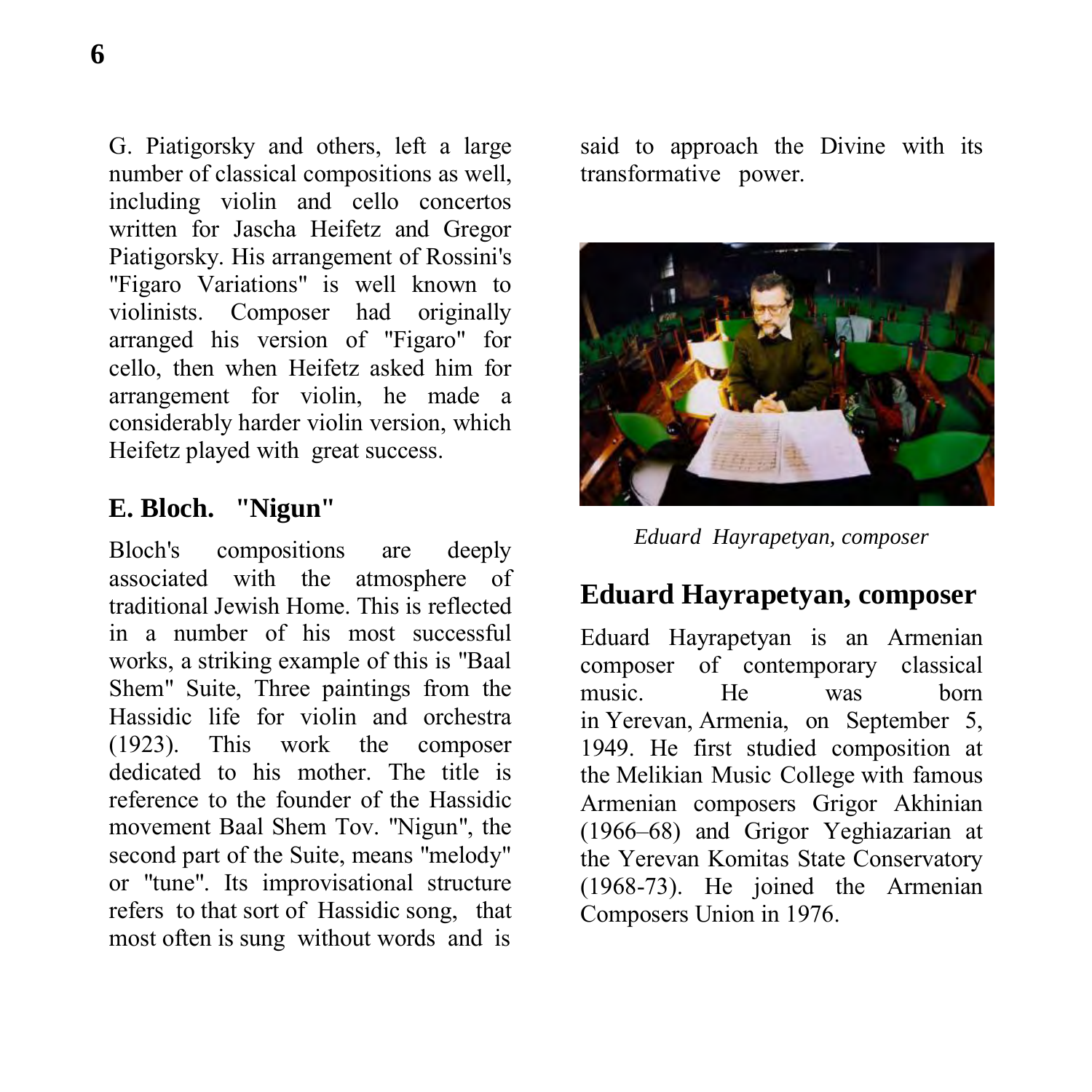Hayrapetyan participated at Budapest International Festival in 1986, Zagreb Music Biennale in 1991, Sweden Festival in 1992, Greece Festival in 1998, "Prima Vista" festivals in Odessa in 1998 and 1999. His compositions were performed in Armenia, Georgia, Russia, Ukraine, Baltic States, The Czech Republic,<br>Sweden, Canada, Germany, USA Sweden, Canada, Germany, USA, Lebanon, Switzerland, France. His first Symphony was premiered in Poland. In 1999 and 2000 he was a Grant holder of Studio International "Denkmalschmiede Hoefgen"(Germany). E. Hayrapetyan has received a number of awards and medals. 1993 – Prize of Armenian Composers<br>Llnion for Concerto No. 3  $Concerto$   $No.3$ "Annunciation" for cello and chamber string orchestra.

1993 - Aram Khachaturian Prize of Ministry of Culture of Republic of Armenia and Armenian Composers Union for Vocal cycle "…nur ein kurzes Trennen" for voice and 13 instruments after Joseph von Eichendorff.

2008 – Vahan Tekeyan Prize of Tekeyan Cultural Union for Double Concerto for violin, viola and chamber string orchestra.

2009 – Prize of World Armenian Congress and Armenian Composers  $U$ nion for Symphony.

2009 – Gold Medal of Ministry of Culture of Republic of Armenia.



*Alexander Kosemyan, viola* 

#### **Alexander Kosemyan, viola**

Alexander Kosemyan was born in Yerevan, Armenia in 1946. He graduated from H. Bogdanyan's class of Yerevan State Conservatory. Since 1990 A. Kosemyan is the viola player of the Komitas State Quartet and as such has had concert tours worldwide. Alexander Kosemyan often collaborates with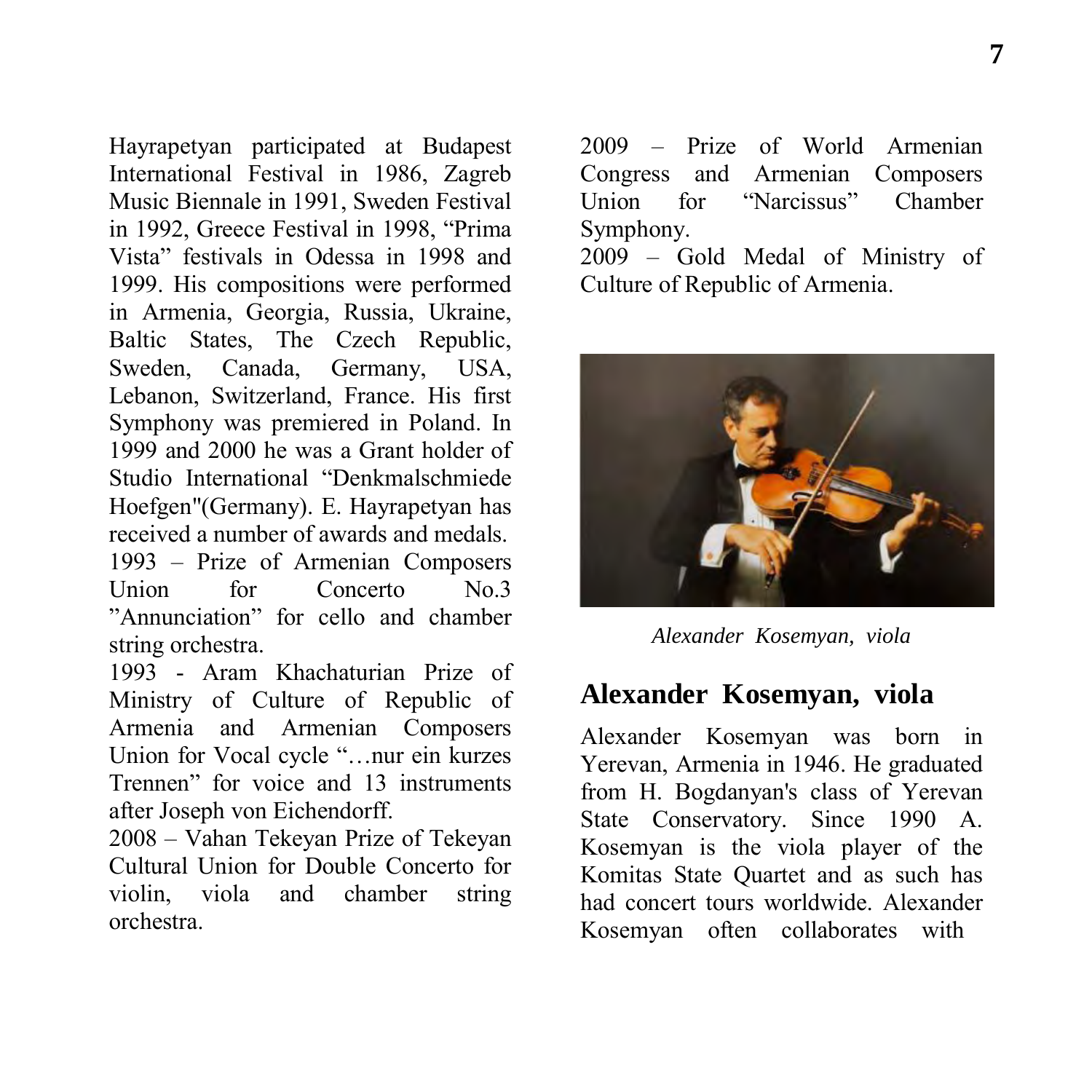Armenian composers during the process of creation of their compositions for viola, a number of works for viola are dedicated to him and A. Kosemyan is the first editor and the first performer of those pieces. He devote great energies to<br>promoting compositions for viola. compositions for viola, editing, performing and recording them. Recordings of Alexander Kosemyan are included in the Gold Fund of the State Radio of Republic of Armenia. Among other merits of A. Kosemyan is the arrangement and reworking for viola of a considerable number of compositions.

A. Kosemyan worked as concertmaster at Yerevan State Symphonic Orchestra and as a soloist at "Gandzer" ensemble as well. He has performed as a soloist with orchestras in Armenia and abroad.

In 2008, Alexander Kosemyan received the title of Honored Artist of the Republic of Armenia. He is a Professor at Yerevan State Conservatory and a member of the Jury of the National Competition in honor of A. Gabrielyan and S. Aslamazyan.



*Meruzhan Simonian, conductor* 

#### **Meruzhan Simonian, conductor**

Conductor Meruzhan Simonian was born in 1947 in Yerevan, Armenia. He was the Artistic Director and Principal Conductor of the chamber orchestra founded in 1984. As conductor, Meruzhan Simonian has performed in Georgia, Latvia, Kazakhstan, Ukraine, Moldavia, UAE. Within the framework of the "Bach-2000" Festival (Germany) Mr. Simonian released a CD with the recordings of his chamber orchestra. In 1999 he fulfilled the opera performance of Mascagni's "Cavalleria Rusticana". Since 1975, Simonian appeared in Republic press. He